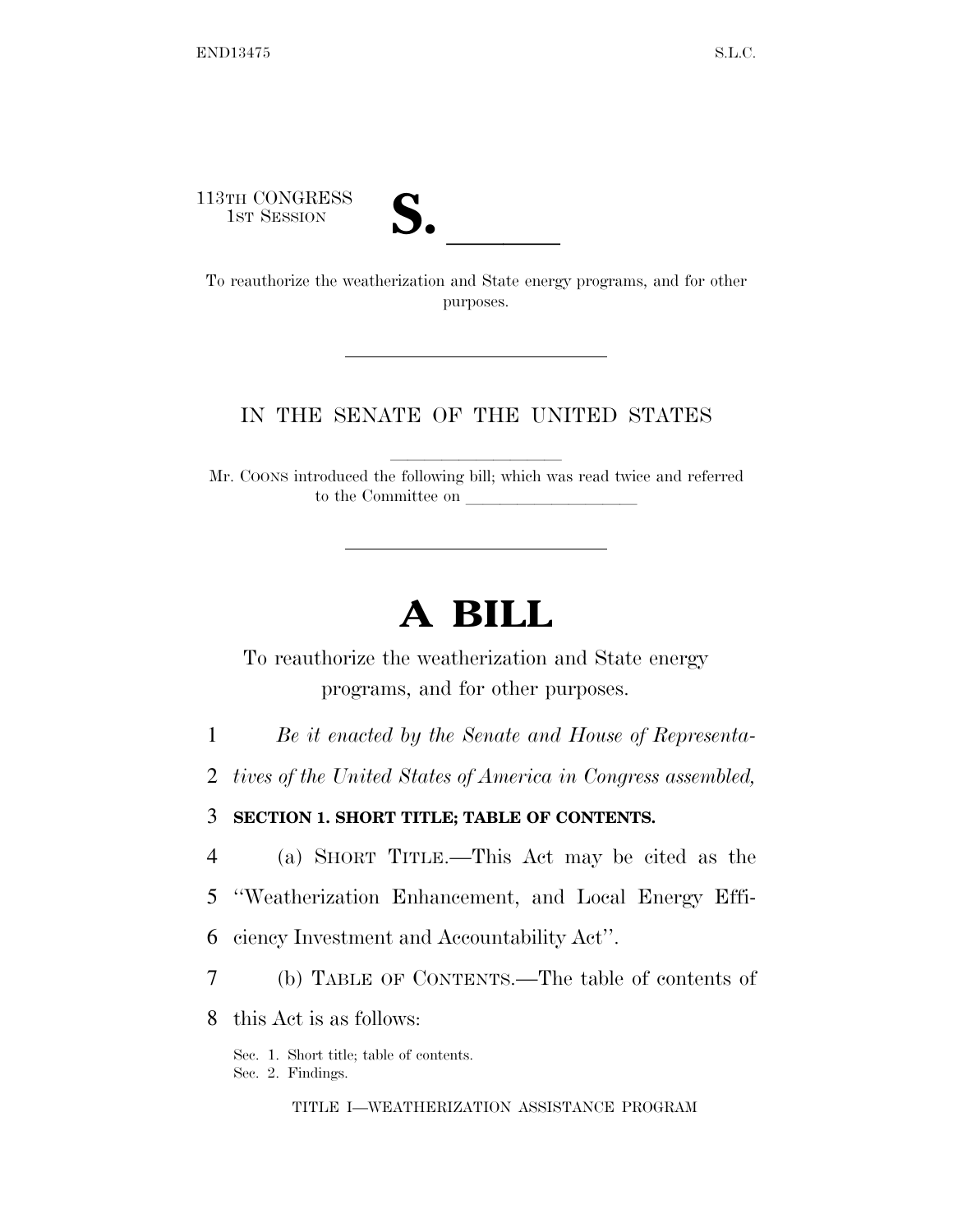Sec. 101. Reauthorization of weatherization assistance program.

Sec. 102. Grants for new, self-sustaining low-income, single-family and multifamily housing energy retrofit model programs to eligible multistate housing and energy nonprofit organizations.

Sec. 103. Standards program.

#### TITLE II—STATE ENERGY PROGRAMS

Sec. 201. Reauthorization of State energy programs.

#### **SEC. 2. FINDINGS.**

Congress finds that—

 (1) the State energy program established under part D of title III of the Energy Policy and Con- servation Act (42 U.S.C. 6321 et seq.) (referred to in this section as ''SEP'') and the Weatherization Assistance Program for Low-Income Persons estab- lished under part A of title IV of the Energy Con- servation and Production Act (42 U.S.C. 6861 et seq.) (referred to in this section as ''WAP'') have proven to be beneficial, long-term partnerships among Federal, State, and local partners;

 (2) the SEP and the WAP have been reauthor- ized on a bipartisan basis over many years to ad- dress changing national, regional, and State cir-cumstances and needs, especially through—

- (A) the Energy Policy and Conservation 18 Act (42 U.S.C. 6201 et seq.);
- (B) the Energy Conservation and Produc-20 tion Act (42 U.S.C. 6801 et seq.);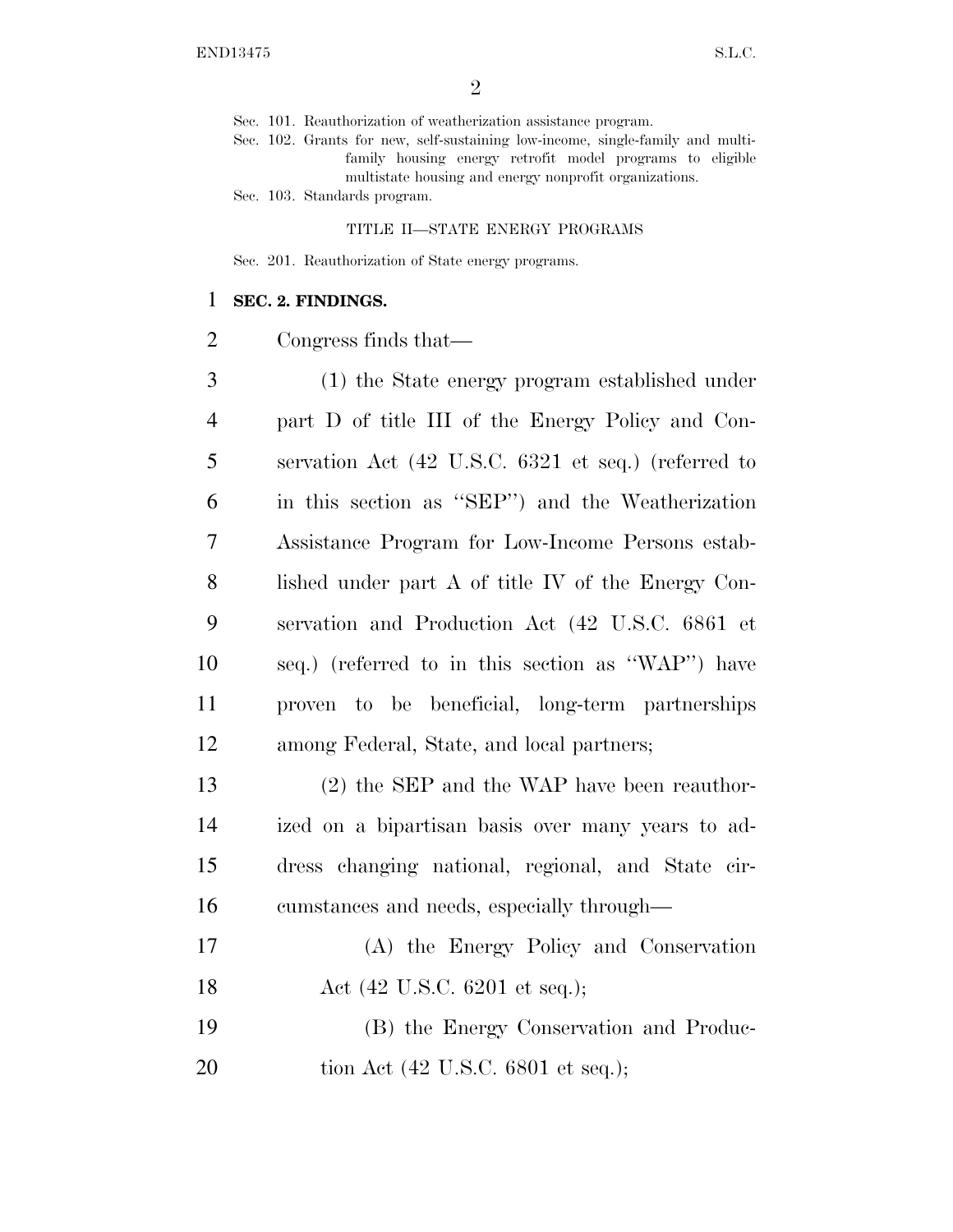| $\mathbf{1}$   | (C) the State Energy Efficiency Programs            |
|----------------|-----------------------------------------------------|
| $\overline{2}$ | Improvement Act of 1990 (Public Law 101–            |
| 3              | 440; 104 Stat. 1006);                               |
| $\overline{4}$ | (D) the Energy Policy Act of $1992$ (42)            |
| 5              | U.S.C. 13201 et seq.);                              |
| 6              | $(E)$ the Energy Policy Act of 2005 (42)            |
| $\overline{7}$ | U.S.C. $15801$ et seq.); and                        |
| 8              | (F) the Energy Independence and Security            |
| 9              | Act of 2007 (42 U.S.C. 17001 et seq.);              |
| 10             | (3) the SEP, also known as the "State energy        |
| 11             | conservation program"-                              |
| 12             | $(A)$ was first created in 1975 to implement        |
| 13             | a State-based, national program in support of       |
| 14             | energy efficiency, renewable energy, economic       |
| 15             | development, energy emergency preparedness,         |
| 16             | and energy policy; and                              |
| 17             | (B) has come to operate in every sector of          |
| 18             | the economy in support of the private sector to     |
| 19             | improve productivity and has dramatically re-       |
| 20             | duced the cost of government through energy         |
| 21             | savings at the State and local levels;              |
| 22             | (4) Federal laboratory studies have concluded       |
| 23             | that, for every Federal dollar invested through the |
| 24             | SEP, more than \$7 is saved in energy costs and al- |
| 25             | most \$11 in non-Federal funds is leveraged;        |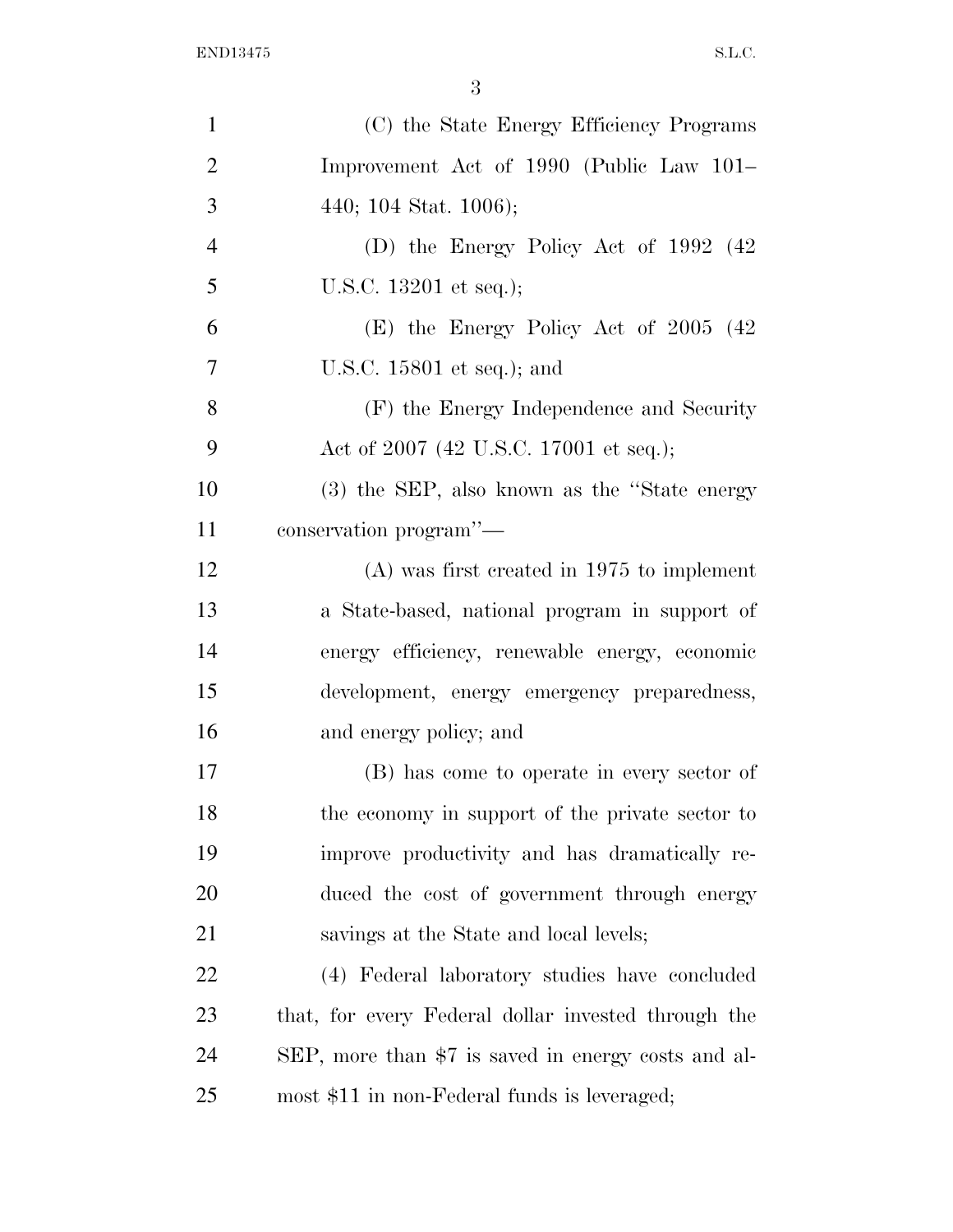| $\mathbf{1}$   | $(5)$ the WAP—                                   |
|----------------|--------------------------------------------------|
| $\overline{2}$ | $(A)$ was first created in 1976 to assist low-   |
| 3              | income families in response to the first oil em- |
| $\overline{4}$ | bargo;                                           |
| 5              | (B) has become the largest residential en-       |
| 6              | ergy conservation program in the United          |
| 7              | States, with more than 7,100,000 homes weath-    |
| 8              | erized since the WAP was created;                |
| 9              | (C) saves an estimated 35 percent of con-        |
| 10             | sumption in the typical weatherized home, yield- |
| 11             | ing average annual savings of \$437 per year in  |
| 12             | home energy costs;                               |
| 13             | (D) has created thousands of jobs in both        |
| 14             | the construction sector and in the supply chain  |
| 15             | of materials suppliers, vendors, and manufac-    |
| 16             | turers who supply the WAP;                       |
| 17             | $(E)$ returns \$2.51 in energy savings for       |
| 18             | every Federal dollar spent in energy and non-    |
| 19             | energy benefits over the life of weatherized     |
| 20             | homes;                                           |
| 21             | (F) serves as a foundation for residential       |
| 22             | energy efficiency retrofit standards, technical  |
| 23             | skills, and workforce training for the emerging  |
| 24             | broader market and reduces residential and       |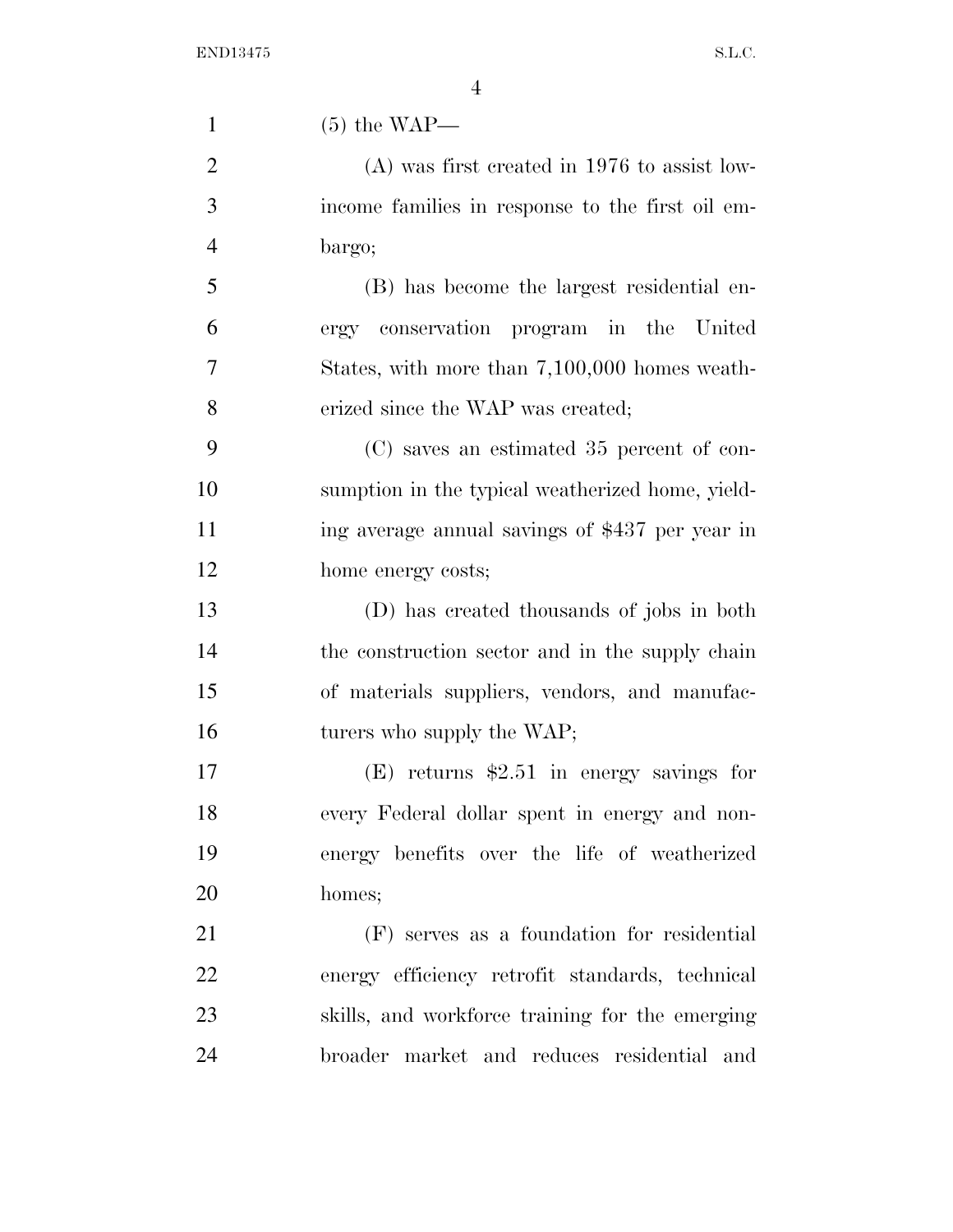| $\mathbf{1}$   | power plant emissions of carbon dioxide by 2.65       |
|----------------|-------------------------------------------------------|
| $\overline{2}$ | metric tons each year per home; and                   |
| 3              | (G) has decreased national energy con-                |
| $\overline{4}$ | sumption by the equivalent of $24,100,000$ bar-       |
| 5              | rels of oil annually;                                 |
| 6              | $(6)$ the WAP can be enhanced with the addition       |
| 7              | of a targeted portion of Federal funds through an     |
| 8              | innovative program that supports projects performed   |
| 9              | by qualified nonprofit organizations that have a      |
| 10             | demonstrated capacity to build, renovate, repair, or  |
| 11             | improve the energy efficiency of a significant num-   |
| 12             | ber of low-income homes;                              |
| 13             | (7) the WAP has increased energy efficiency           |
| 14             | opportunities by promoting new, competitive public-   |
| 15             | private sector models of retrofitting low-income      |
| 16             | homes through new Federal partnerships;               |
| 17             | (8) improved monitoring and reporting of the          |
| 18             | work product of the WAP has yielded benefits, and     |
| 19             | expanding independent verification of efficiency work |
| 20             | will support the long-term goals of the WAP;          |
| 21             | (9) reports of the Government Accountability          |
| 22             | Office in 2011, Inspector General of the Department   |
| 23             | of Energy, and State auditors have identified State-  |
| 24             | level deficiencies in monitoring efforts that can be  |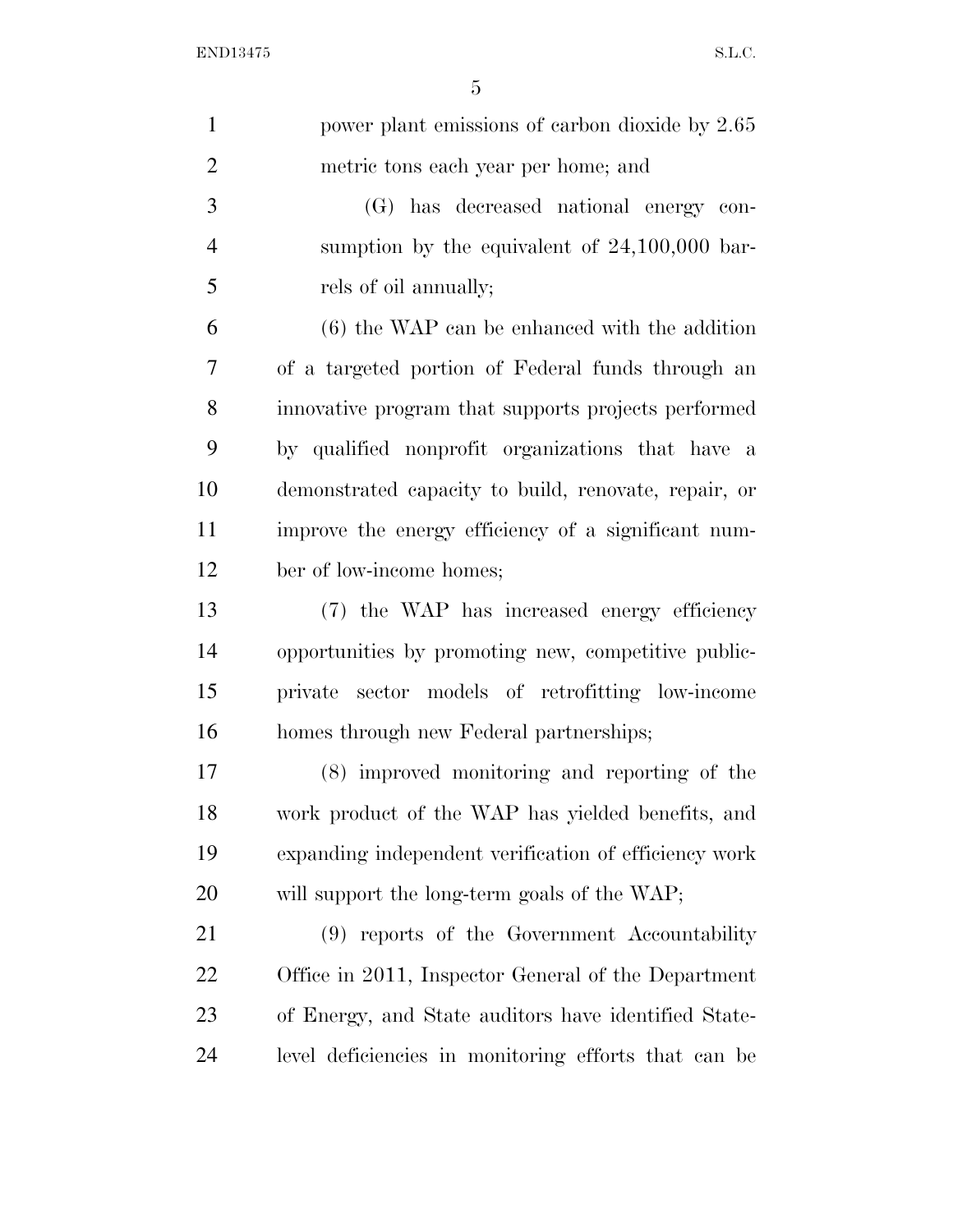|   | addressed in a manner that will ensure that WAP     |
|---|-----------------------------------------------------|
| 2 | funds are used more effectively;                    |
| 3 | $(10)$ through the history of the WAP, the WAP      |
| 4 | has evolved with improvements in efficiency tech-   |
| 5 | nology, including, in the 1990s, many States adopt- |
| 6 | ing advanced home energy audits, which has led to   |
| 7 | great returns on investment; and                    |
| 8 | (11) as the home energy efficiency industry has     |

 become more performance-based, the WAP should continue to use those advances in technology and the 11 professional workforce.

## **TITLE I—WEATHERIZATION ASSISTANCE PROGRAM**

**SEC. 101. REAUTHORIZATION OF WEATHERIZATION ASSIST-**

### **ANCE PROGRAM.**

 Section 422 of the Energy Conservation and Produc- tion Act (42 U.S.C. 6872) is amended by striking ''appro- priated—'' and all that follows through the period at the end and inserting ''appropriated \$450,000,000 for each of fiscal years 2014 through 2018.''.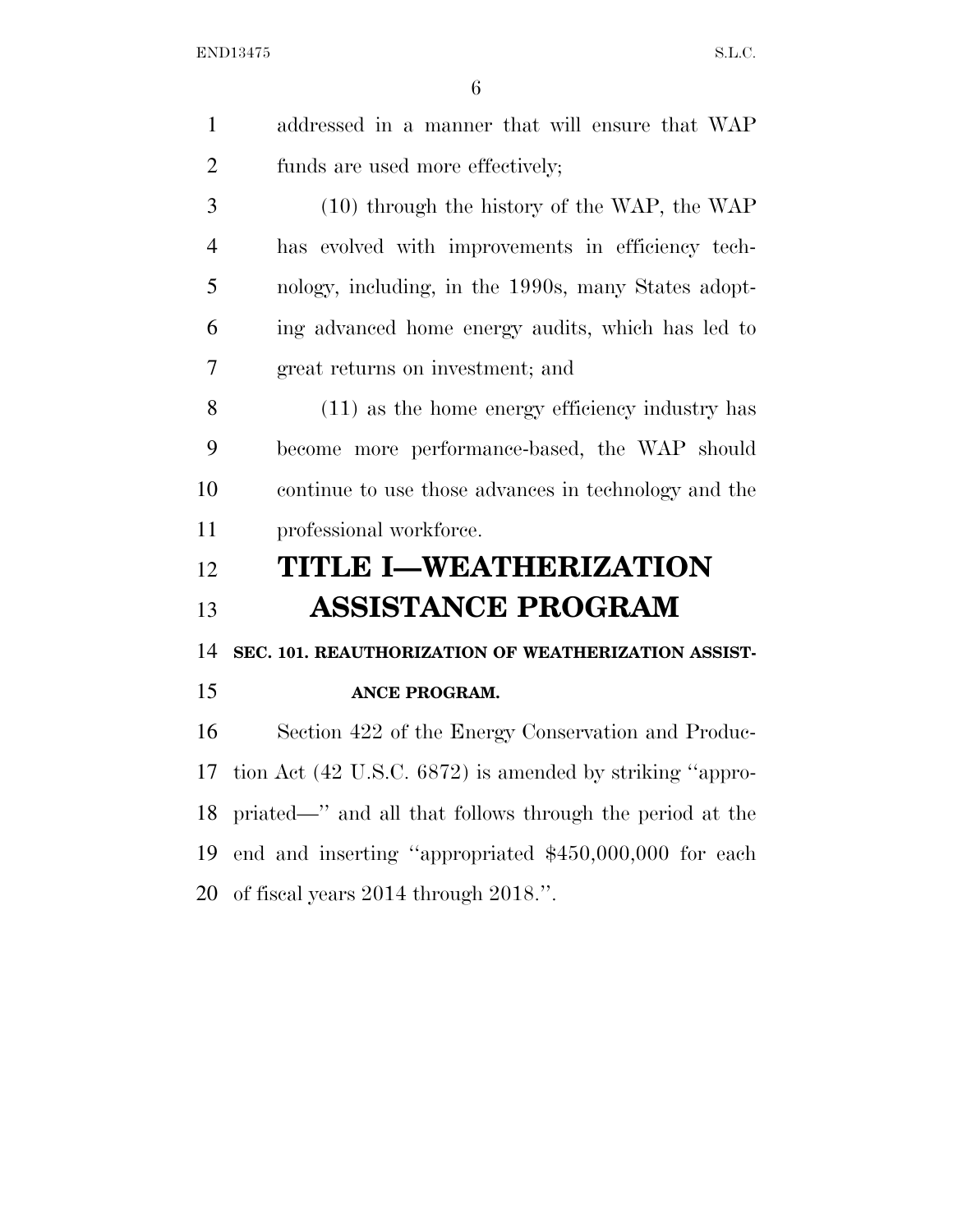| 1              | SEC. 102. GRANTS FOR NEW, SELF-SUSTAINING LOW-IN-                |
|----------------|------------------------------------------------------------------|
| $\overline{2}$ | COME, SINGLE-FAMILY AND MULTIFAMILY                              |
| 3              | HOUSING ENERGY RETROFIT MODEL PRO-                               |
| $\overline{4}$ | GRAMS TO ELIGIBLE HOUSING AND NON-                               |
| 5              | PROFIT ORGANIZATIONS.                                            |
| 6              | The Energy Conservation and Production Act is                    |
| 7              | amended by inserting after section 414B (42 U.S.C.               |
| 8              | 6864b) the following:                                            |
| 9              | "SEC. 414C. GRANTS FOR NEW, SELF-SUSTAINING LOW-IN-              |
| 10             | COME, SINGLE-FAMILY AND MULTIFAMILY                              |
| 11             | HOUSING ENERGY RETROFIT MODEL PRO-                               |
| 12             | GRAMS TO ELIGIBLE HOUSING AND NON-                               |
| 13             | PROFIT ORGANIZATIONS.                                            |
| 14             | "(a) PURPOSES.—The purposes of this section are—                 |
| 15             | $\lq(1)$ to expand the number of low-income, sin-                |
| 16             | gle-family and multifamily homes that receive energy             |
| 17             | efficiency retrofits;                                            |
| 18             | $\lq(2)$ to promote innovation and new models of                 |
| 19             | retrofitting low-income homes through new Federal                |
| 20             | partnerships with covered organizations that lever-              |
| 21             | age substantial donations, donated materials, volun-             |
| 22             | teer labor, homeowner labor equity, and other pri-               |
| 23             | vate sector resources;                                           |
| 24             | $\cdot\cdot\cdot(3)$ to assist the covered organizations in dem- |
| 25             | onstrating, evaluating, improving, and replicating               |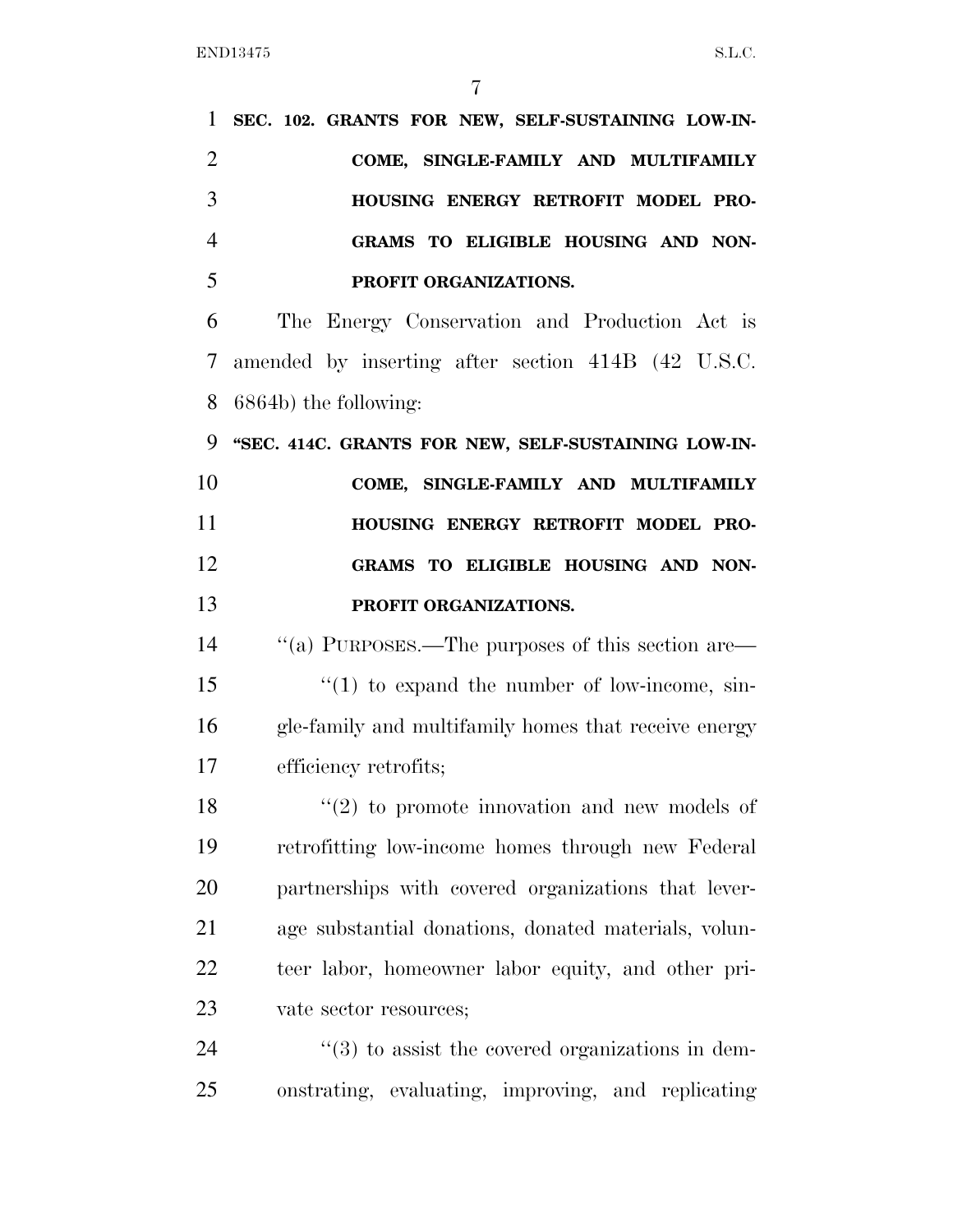| $\mathbf{1}$   | widely the model low-income energy retrofit pro-      |
|----------------|-------------------------------------------------------|
| $\overline{2}$ | grams of the covered organizations; and               |
| 3              | $\cdot$ (4) to ensure that the covered organizations  |
| $\overline{4}$ | make the energy retrofit programs of the covered or-  |
| 5              | ganizations self-sustaining by the time grant funds   |
| 6              | have been expended.                                   |
| 7              | "(b) DEFINITIONS.—In this section:                    |
| 8              | "(1) COVERED ORGANIZATION.—The term 'cov-             |
| 9              | ered organization' means an organization that-        |
| 10             | "(A) is described in section $501(c)(3)$ of           |
| 11             | the Internal Revenue Code of 1986 and exempt          |
| 12             | from taxation under $501(a)$ of that Code; and        |
| 13             | "(B) has an established record of con-                |
| 14             | structing, renovating, repairing, or making en-       |
| 15             | ergy efficient an aggregate quantity of not less      |
| 16             | than 250 owner-occupied, single-family or mul-        |
| 17             | tifamily homes for low-income households, ei-         |
| 18             | ther directly or through affiliates, chapters, or     |
| 19             | other direct partners (using the most recent          |
| 20             | year for which data are available).                   |
| 21             | LOW-INCOME.—The term 'low-income'<br>(2)              |
| 22             | means an income level that is not more than 200       |
| 23             | percent of the poverty level (as determined in ac-    |
| 24             | cordance with criteria established by the Director of |
| 25             | the Office of Management and Budget) applicable to    |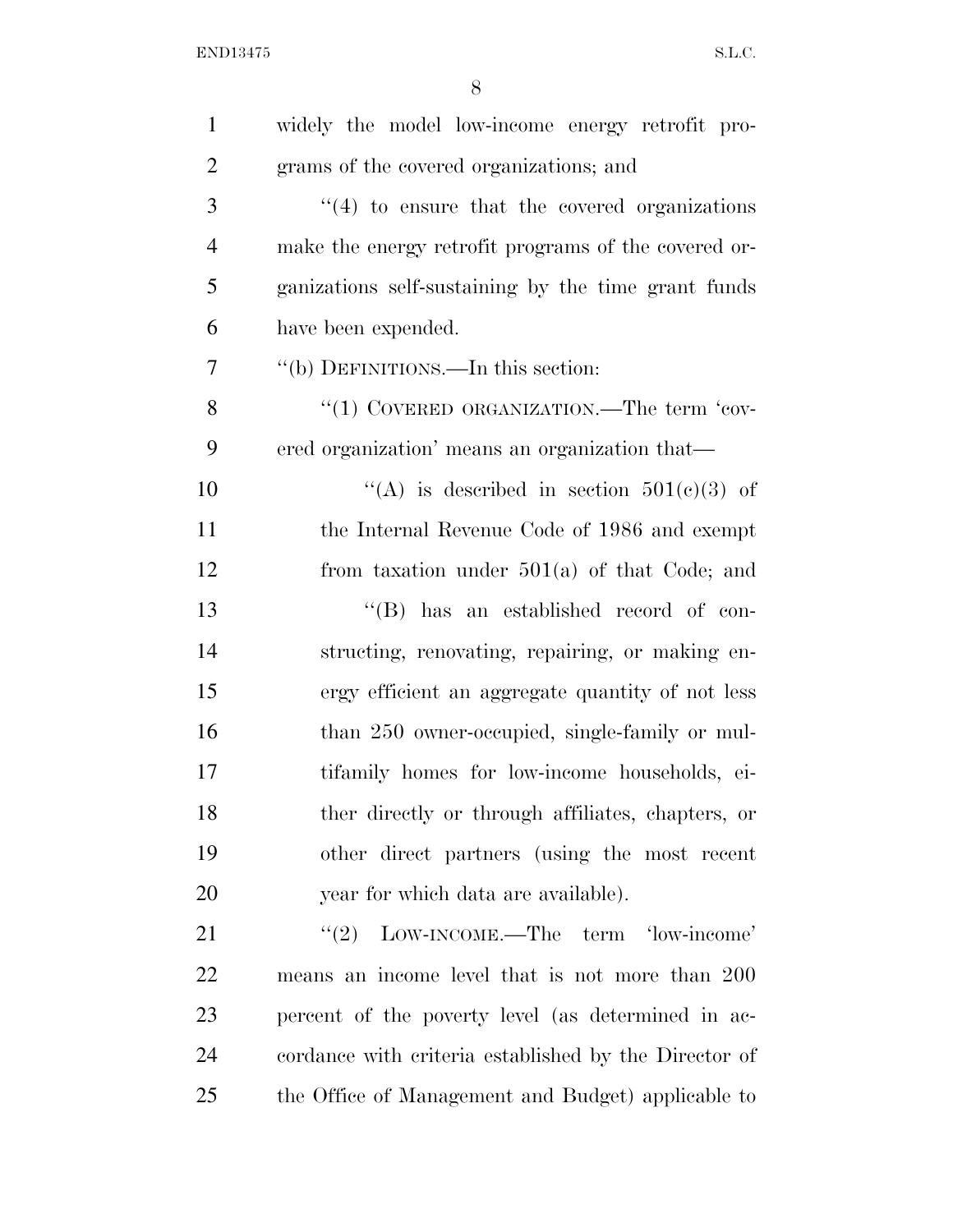a family of the size involved, except that the Sec- retary may establish a higher or lower level if the Secretary determines that a higher or lower level is necessary to carry out this section.

5 "(3) WEATHERIZATION ASSISTANCE PROGRAM FOR LOW-INCOME PERSONS.—The term 'Weatheriza- tion Assistance Program for Low-Income Persons' means the program established under this part (in- cluding part 440 of title 10, Code of Federal Regu-lations).

11 "(c) COMPETITIVE GRANT PROGRAM.—The Sec- retary shall make grants to covered organizations through a national competitive process for use in accordance with this section.

 ''(d) AWARD FACTORS.—In making grants under this section, the Secretary shall consider—

17 ''(1) the number of low-income homes the appli-cant—

 ''(A) has built, renovated, repaired, or made more energy efficient as of the date of the application; and

22 "'(B) can reasonably be projected to build, renovate, repair, or make energy efficient dur- ing the grant period beginning on the date of 25 the application;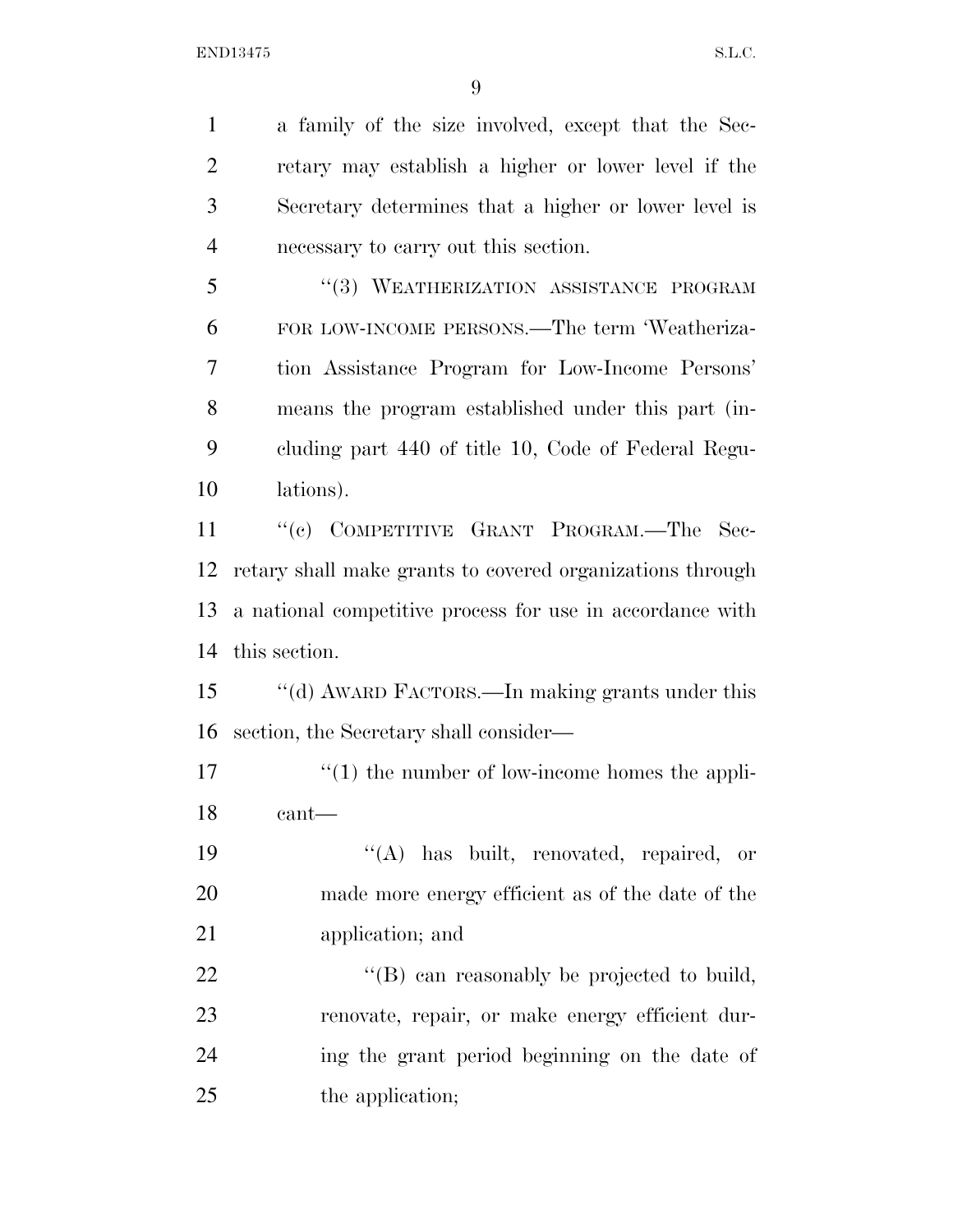1 ''(2) the qualifications, experience, and past performance of the applicant, including experience successfully managing and administering Federal funds; ''(3) the number and diversity of States and cli- mates in which the applicant works as of the date of the application; 8 "(4) the amount of non-Federal funds, donated or discounted materials, discounted or volunteer skilled labor, volunteer unskilled labor, homeowner 11 labor equity, and other resources the applicant will provide; ''(5) the extent to which the applicant could successfully replicate the energy retrofit program of the applicant and sustain the program after the grant funds have been expended;  $"$ (6) regional diversity; 18 ''(7) urban, suburban, and rural localities; and ''(8) such other factors as the Secretary deter- mines to be appropriate. 21 "(e) APPLICATIONS.— 22 "(1) In GENERAL.—Not later than 180 days after the date of enactment of this section, the Sec- retary shall request proposals from covered organiza-tions.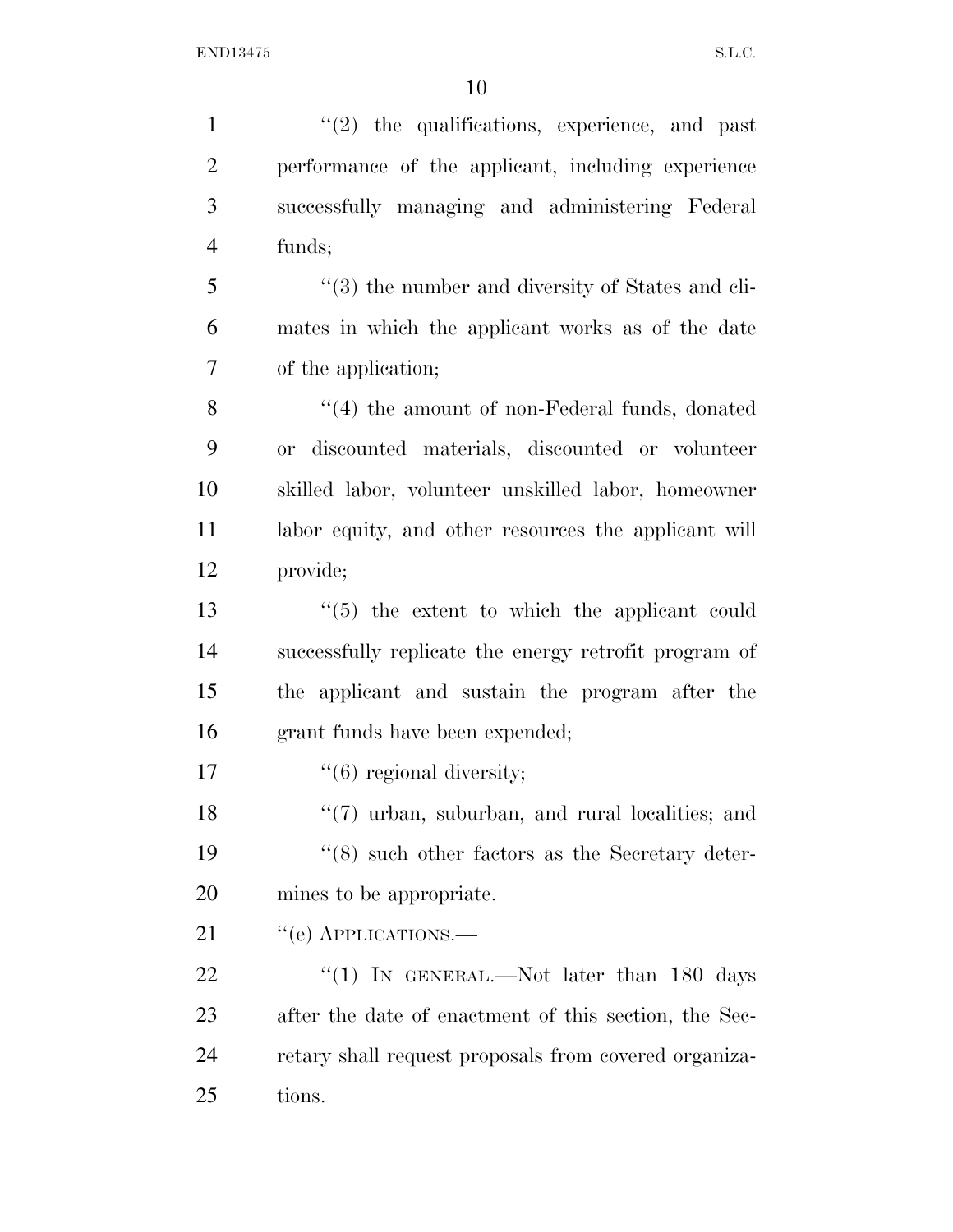| $\mathbf{1}$   | "(2) ADMINISTRATION.—To be eligible to re-              |
|----------------|---------------------------------------------------------|
| $\overline{2}$ | ceive a grant under this section, an applicant shall    |
| 3              | submit to the Secretary an application at such time,    |
| $\overline{4}$ | in such manner, and containing such information as      |
| 5              | the Secretary may require.                              |
| 6              | "(3) AWARDS.—Not later than 90 days after               |
| 7              | the date of issuance of a request for proposals, the    |
| 8              | Secretary shall award grants under this section.        |
| 9              | "(f) ELIGIBLE USES OF GRANT FUNDS.—A grant              |
| 10             | under this section may be used for—                     |
| 11             | $\lq(1)$ energy efficiency audits, cost-effective ret-  |
| 12             | rofit, and related activities in different climatic re- |
| 13             | gions of the United States;                             |
| 14             | $\lq(2)$ energy efficiency materials and supplies;      |
| 15             | $\lq(3)$ organizational capacity—                       |
| 16             | $\lq\lq$ to significantly increase the number           |
| 17             | of energy retrofits;                                    |
| 18             | "(B) to replicate an energy retrofit pro-               |
| 19             | gram within a State or in other States; and             |
| 20             | "(C) to ensure that the program is self-                |
| 21             | sustaining after the Federal grant funds are ex-        |
| 22             | pended;                                                 |
| 23             | "(4) energy efficiency, audit and retrofit train-       |
| 24             | ing, and ongoing technical assistance;                  |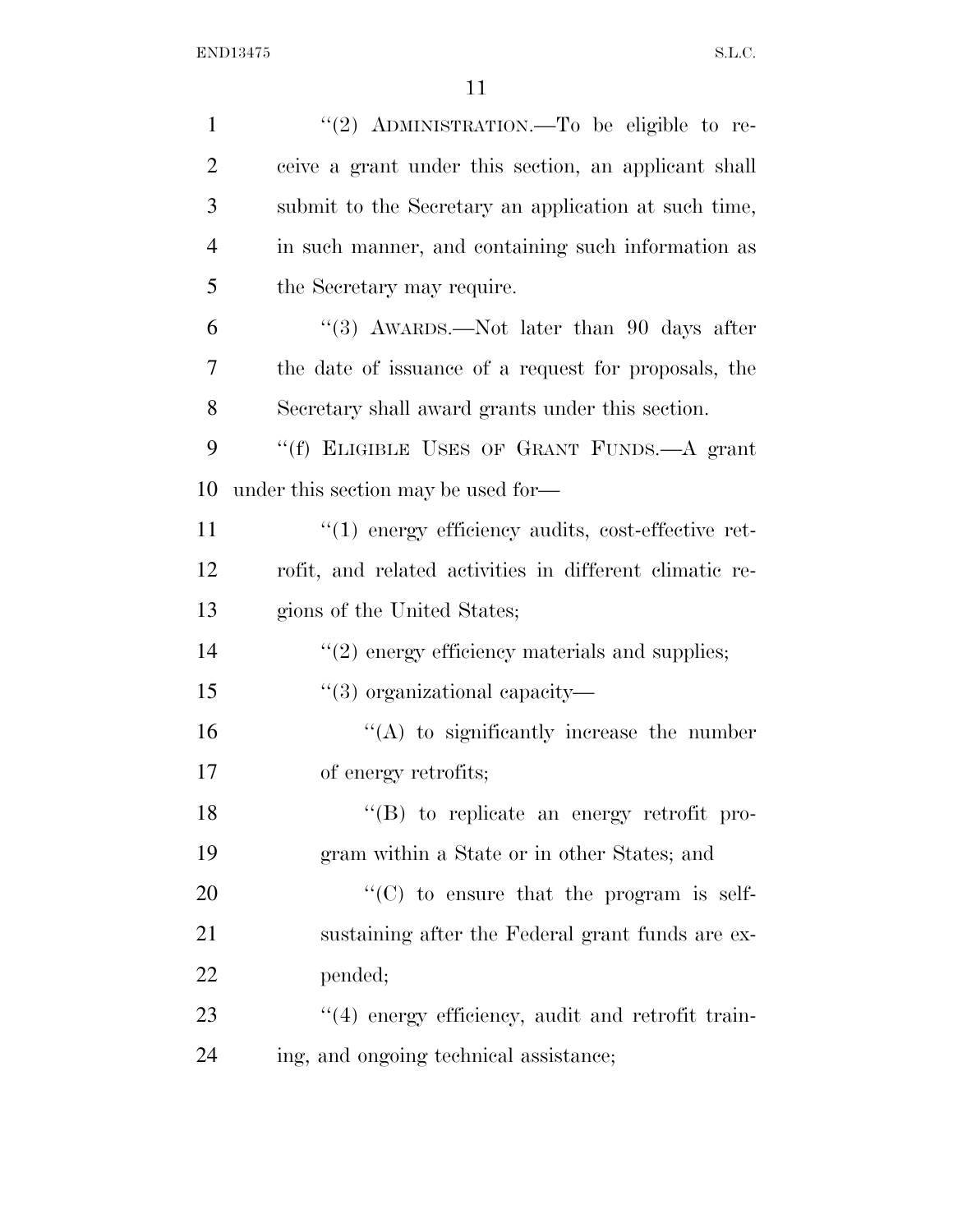| $\mathbf{1}$   | $(5)$ information to homeowners on proper                   |
|----------------|-------------------------------------------------------------|
| $\overline{2}$ | maintenance and energy savings behaviors;                   |
| 3              | $\cdot\cdot(6)$ quality control and improvement;            |
| $\overline{4}$ | "(7) data collection, measurement,<br>and                   |
| 5              | verification;                                               |
| 6              | "(8) program monitoring, oversight, evaluation,             |
| 7              | and reporting;                                              |
| 8              | $(9)$ management and administration (up to a                |
| 9              | maximum of 10 percent of the total grant);                  |
| 10             | $\lq(10)$ labor and training activities; and                |
| 11             | $\lq(11)$ such other activities as the Secretary de-        |
| 12             | termines to be appropriate.                                 |
| 13             | "(g) MAXIMUM AMOUNT.—The amount of a grant                  |
| 14             | provided under this section shall not exceed $$5,000,000$ . |
| 15             | $\lq\lq$ (h) GUIDELINES.—                                   |
| 16             | "(1) IN GENERAL.—Not later than $90$ days                   |
| 17             | after the date of enactment of this section, the Sec-       |
| 18             | retary shall issue guidelines to implement the grant        |
| 19             | program established under this section.                     |
| 20             | "(2) ADMINISTRATION.—The guidelines—                        |
| 21             | $\lq\lq$ shall not apply to the Weatherization              |
| 22             | Assistance Program for Low-Income Persons,                  |
| 23             | in whole or major part; but                                 |
| 24             | "(B) may rely on applicable provisions of                   |
| 25             | law governing the Weatherization Assistance                 |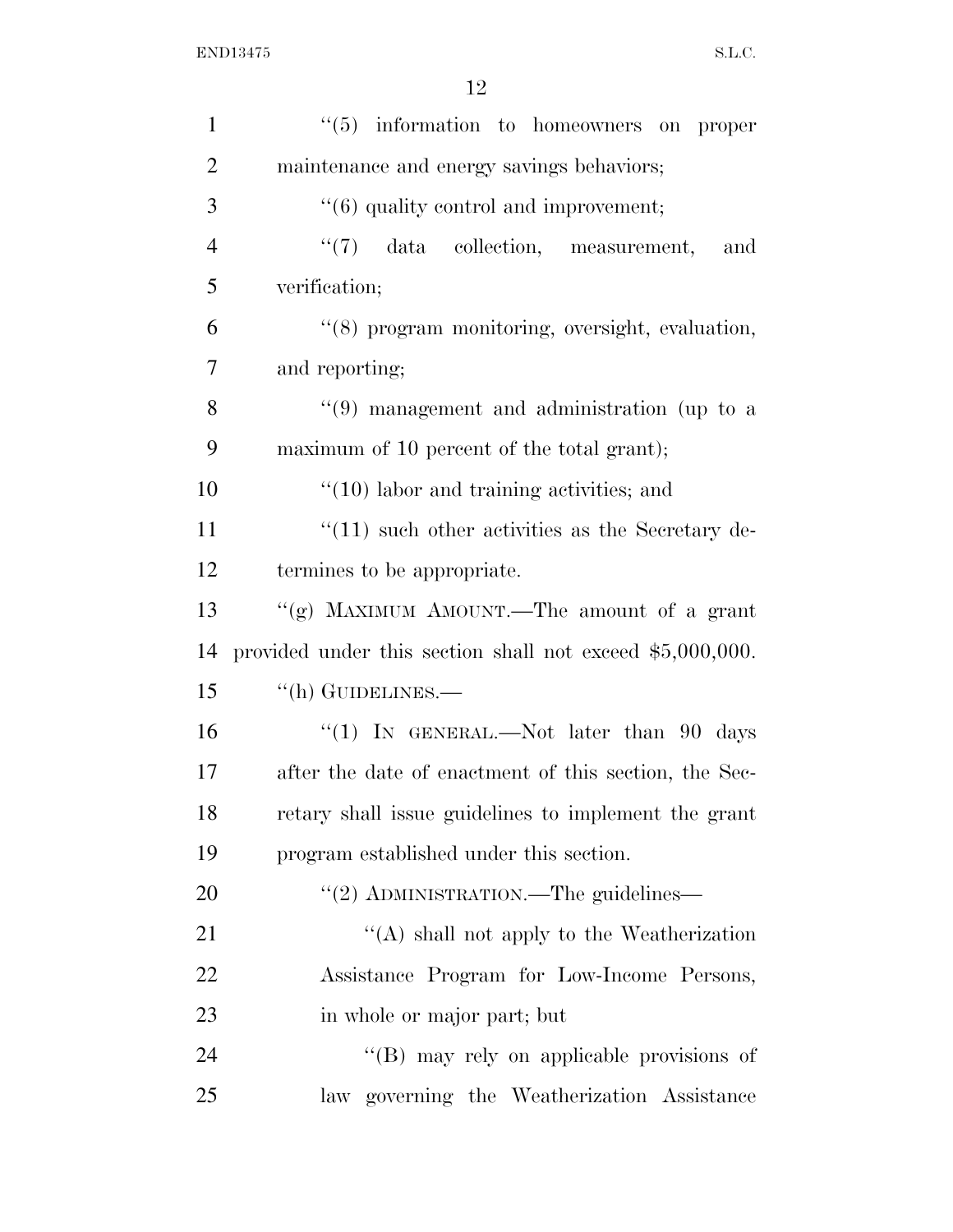| $\mathbf{1}$   | Program for Low-Income Persons to estab-    |
|----------------|---------------------------------------------|
| $\overline{2}$ | $lish-$                                     |
| 3              | "(i) standards for allowable expendi-       |
| $\overline{4}$ | tures;                                      |
| 5              | "(ii) a minimum savings-to-investment       |
| 6              | ratio;                                      |
| 7              | $``(iii)$ standards—                        |
| 8              | "(I) to carry out training pro-             |
| 9              | grams;                                      |
| 10             | "(II) to conduct energy audits              |
| 11             | and program activities;                     |
| 12             | "(III) to provide technical assist-         |
| 13             | ance;                                       |
| 14             | $\lq\lq (IV)$ to monitor program activi-    |
| 15             | ties; and                                   |
| 16             | $\lq\lq(V)$ to verify energy and cost       |
| 17             | savings;                                    |
| 18             | "(iv) liability insurance requirements;     |
| 19             | and                                         |
| 20             | $f'(v)$ record keeping requirements,        |
| 21             | which shall include reporting to the Office |
| 22             | of Weatherization and Intergovernmental     |
| 23             | Programs of the Department of Energy        |
| 24             | applicable data on each home retrofitted.   |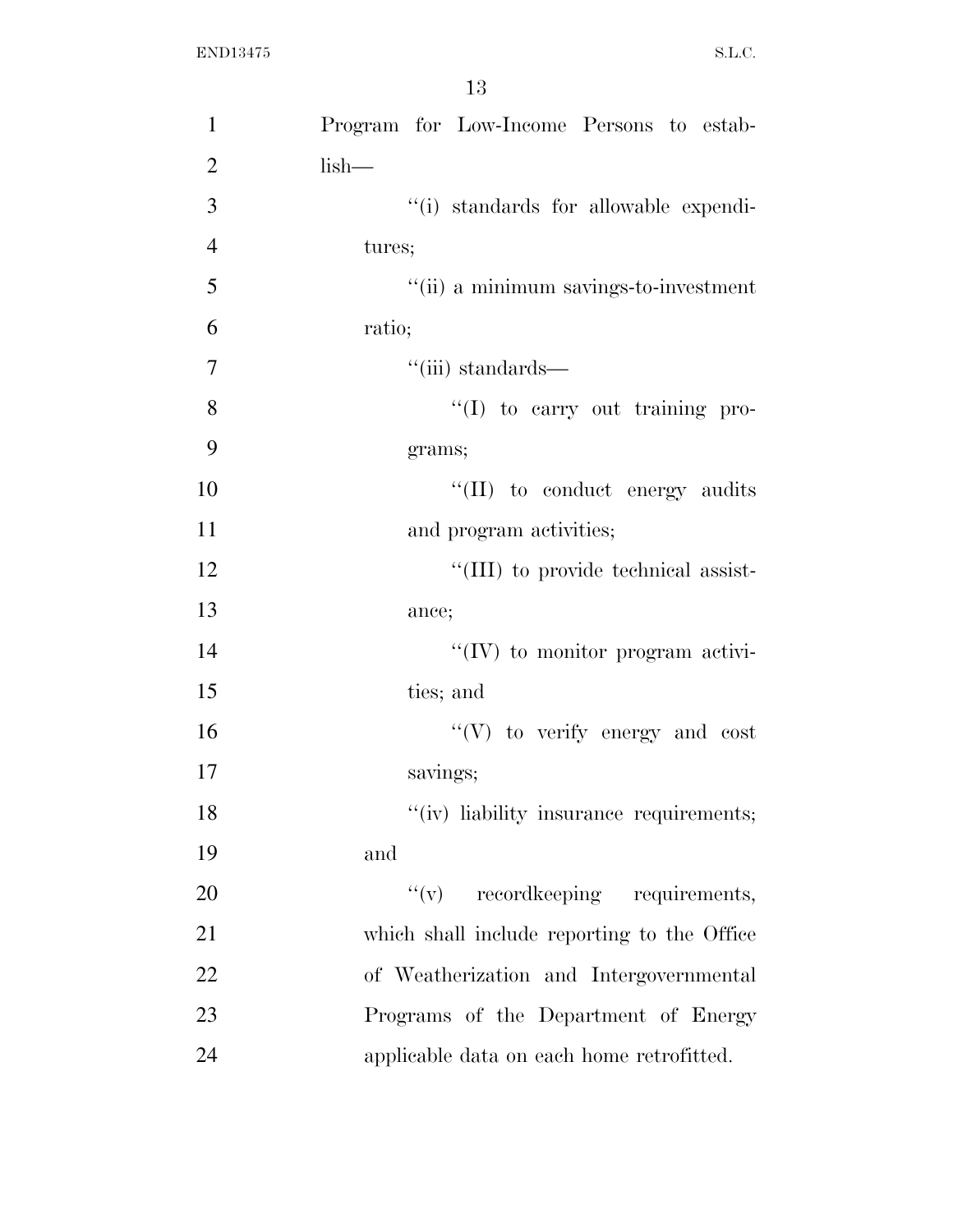END13475 S.L.C.

 ''(i) REVIEW AND EVALUATION.—The Secretary shall review and evaluate the performance of any covered orga- nization that receives a grant under this section (which may include an audit), as determined by the Secretary. ''(j) COMPLIANCE WITH STATE AND LOCAL LAW.— Nothing in this section or any program carried out using a grant provided under this section supersedes or other- wise affects any State or local law, to the extent that the State or local law contains a requirement that is more stringent than the applicable requirement of this section. ''(k) ANNUAL REPORTS.—The Secretary shall submit to Congress annual reports that provide—  $\frac{1}{2}$   $\frac{1}{2}$  findings;  $(2)$  a description of energy and cost savings achieved and actions taken under this section; and 16 ''(3) any recommendations for further action. 17 "(1) FUNDING.—There is authorized to be appro- priated to carry out this section \$45,000,000 for each of fiscal years 2014 through 2018.''. **SEC. 103. STANDARDS PROGRAM.**  Section 415 of the Energy Conservation and Produc- tion Act (42 U.S.C. 6865) is amended by adding at the end the following:

24 "(f) STANDARDS PROGRAM.—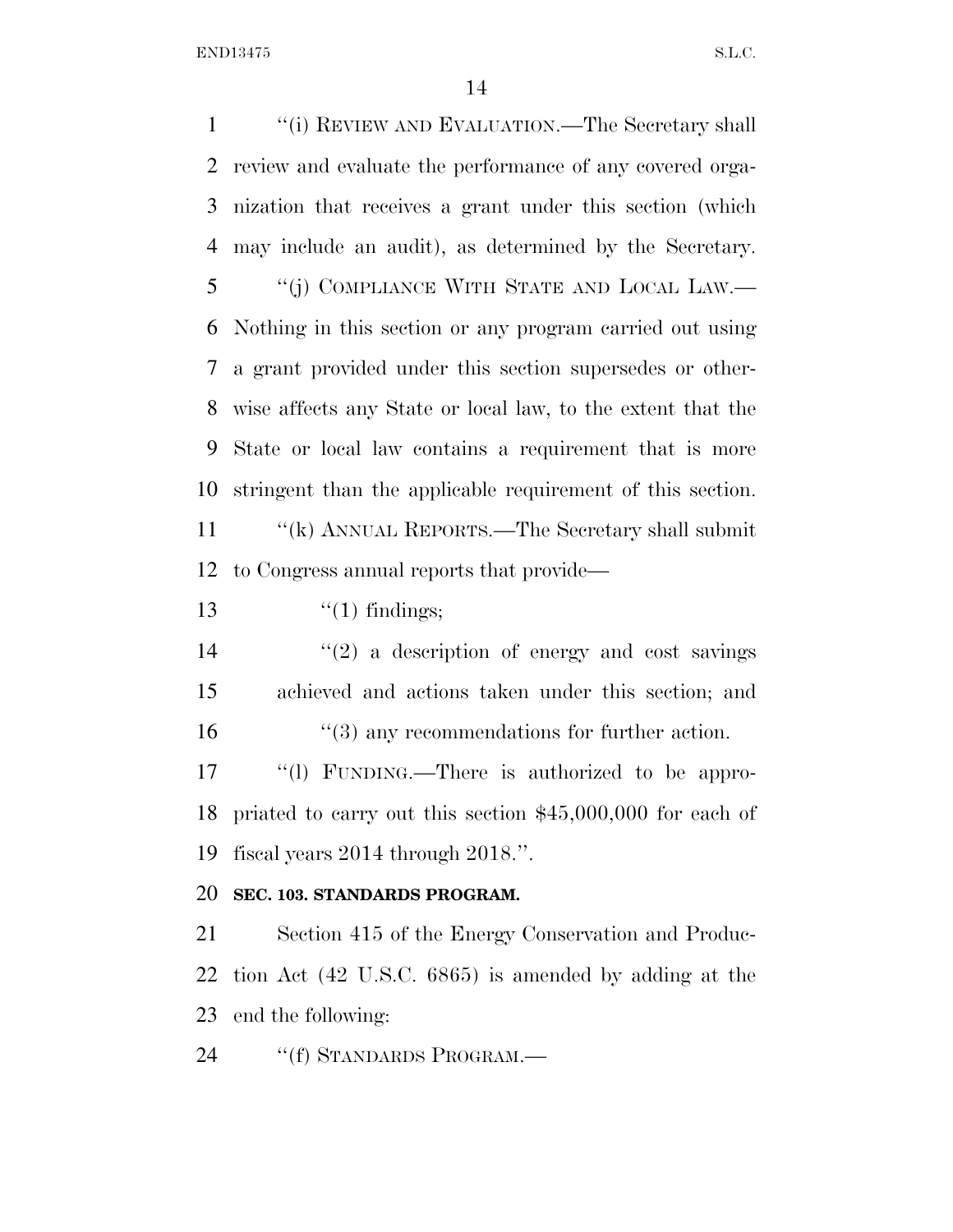| $\mathbf{1}$   | "(1) CONTRACTOR QUALIFICATION.—Effective            |
|----------------|-----------------------------------------------------|
| $\overline{2}$ | beginning January 1, 2015, to be eligible to carry  |
| 3              | out weatherization using funds made available under |
| $\overline{4}$ | this part, a contractor shall be selected through a |
| 5              | competitive bidding process and be—                 |
| 6              | $\lq\lq$ accredited by the Building Perform-        |
| 7              | ance Institute;                                     |
| 8              | "(B) an Energy Smart Home Performance               |
| 9              | Team accredited under the Residential Energy        |
| 10             | Services Network; or                                |
| 11             | "(C) accredited by an equivalent accredita-         |
| 12             | tion or program accreditation-based State cer-      |
| 13             | tification program approved by the Secretary.       |
| 14             | "(2) GRANTS FOR ENERGY RETROFIT MODEL               |
| 15             | PROGRAMS.-                                          |
| 16             | "(A) IN GENERAL.—To be eligible to re-              |
| 17             | ceive a grant under section 414C, a covered or-     |
| 18             | ganization (as defined in section $414C(b)$ ) shall |
| 19             | use a crew chief who-                               |
| 20             | "(i) is certified or accredited in ac-              |
| 21             | cordance with paragraph $(1)$ ; and                 |
| 22             | "(ii) supervises the work performed                 |
| 23             | with grant funds.                                   |
| 24             | "(B) VOLUNTEER LABOR.—A volunteer                   |
| 25             | who performs work for a covered organization        |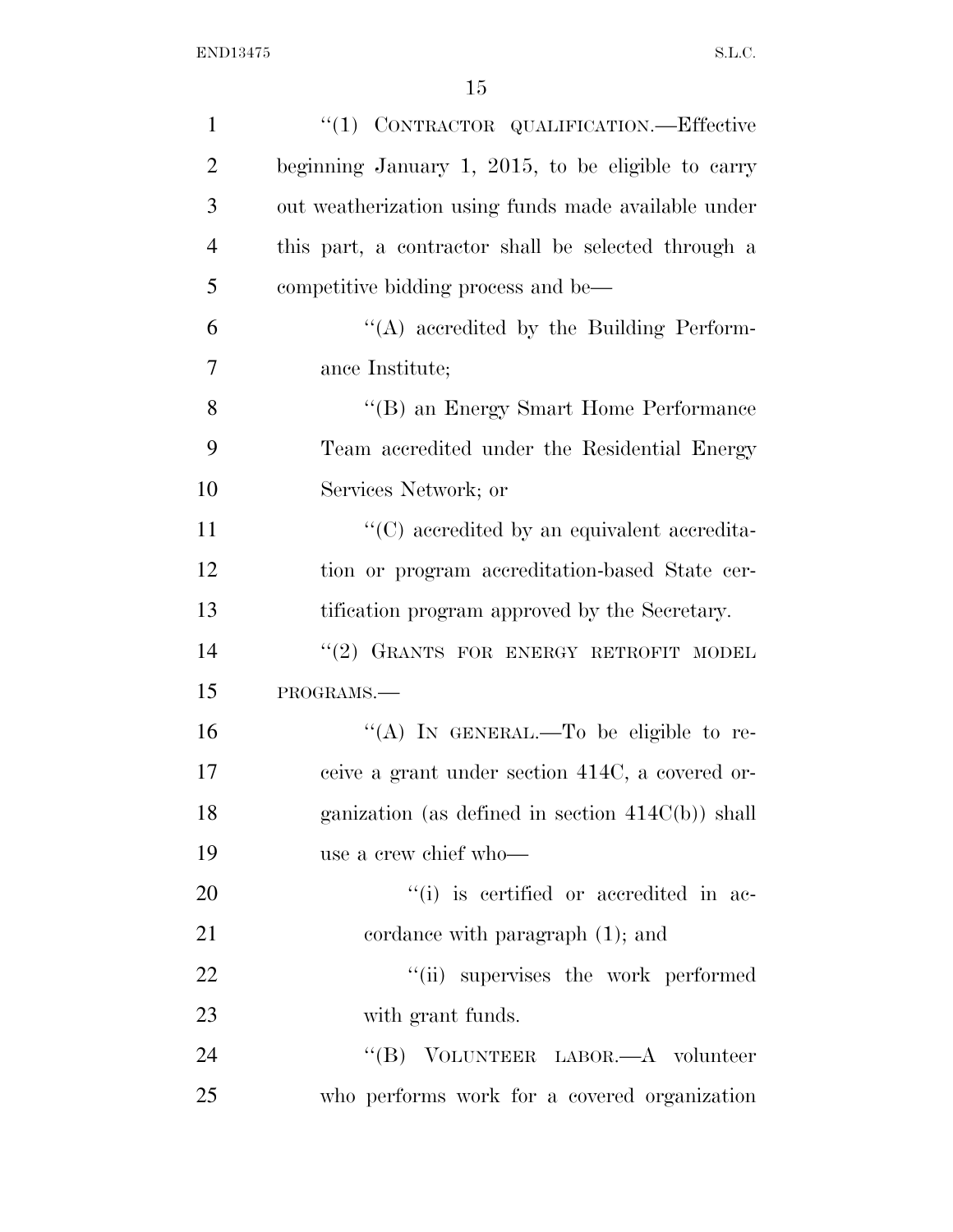| $\mathbf{1}$   | that receives a grant under section 414C shall      |
|----------------|-----------------------------------------------------|
| $\overline{2}$ | not be required to be certified under this sub-     |
| 3              | section if the volunteer is not directly installing |
| $\overline{4}$ | or repairing mechanical equipment or other          |
| 5              | items that require skilled labor.                   |
| 6              | "(C) TRAINING.—The Secretary shall use              |
| 7              | training and technical assistance funds available   |
| 8              | to the Secretary to assist covered organizations    |
| 9              | under section 414C in providing training to ob-     |
| 10             | tain certification required under this subsection,  |
| 11             | including provisional or temporary certification.   |
| 12             | "(3) MINIMUM EFFICIENCY STANDARDS.-Ef-              |
| 13             | fective beginning October 1, 2015, the Secretary    |
| 14             | shall ensure that—                                  |
| 15             | $\lq\lq$ each retrofit for which weatherization     |
| 16             | assistance is provided under this part meets        |
| 17             | minimum efficiency and quality of work stand-       |
| 18             | ards established by the Secretary after weather-    |
| 19             | ization of a dwelling unit;                         |
| 20             | $\lq\lq (B)$ at least 10 percent of the dwelling    |
| 21             | units are randomly inspected by a third party       |
| 22             | accredited under this subsection to ensure com-     |
| 23             | pliance with the minimum efficiency and quality     |
| 24             | of work standards established under subpara-        |
| 25             | graph (A); and                                      |